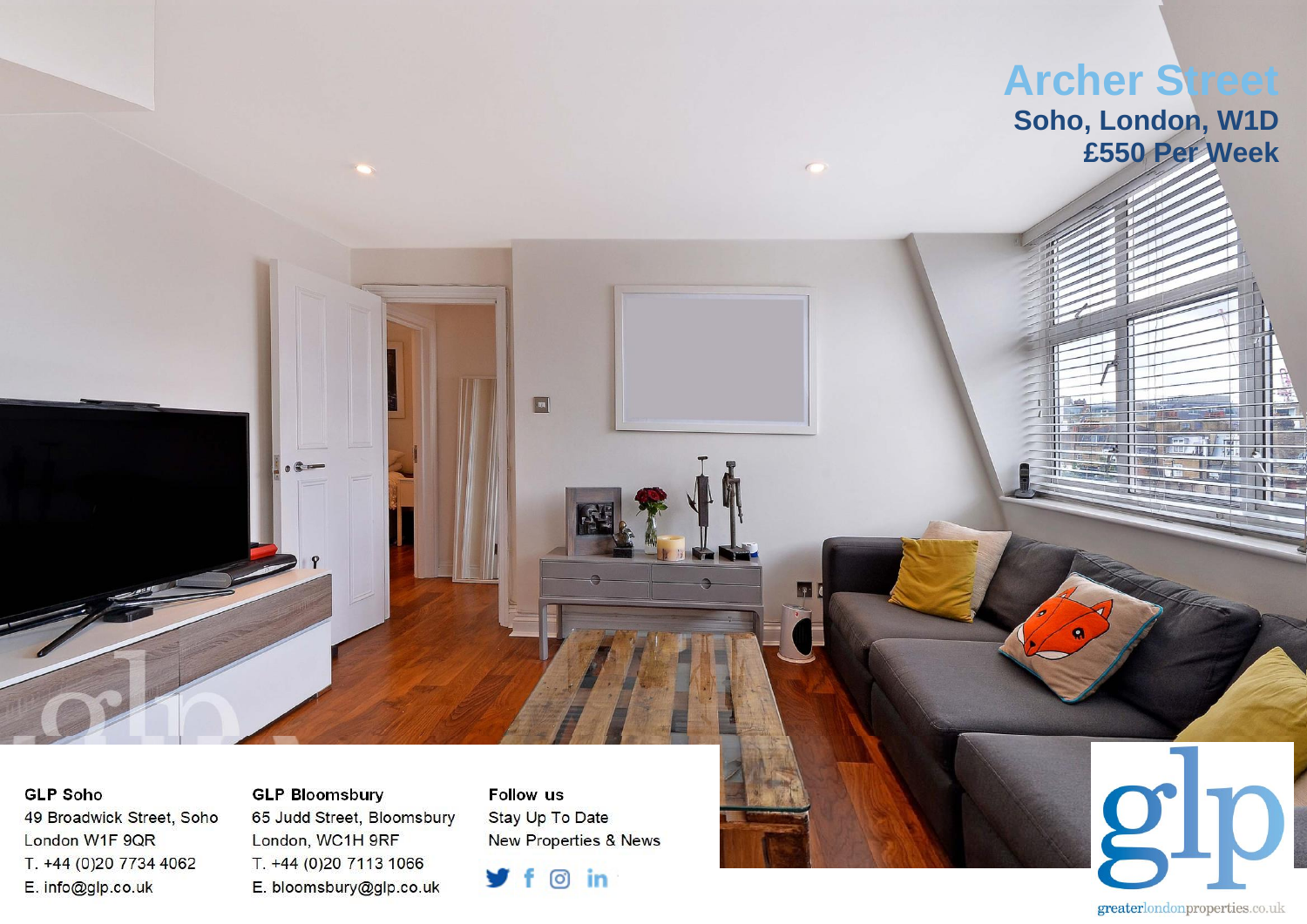

**WINNER** 

SALES

rightmove $\widehat{\omega}$ 

**AWARDS 2021** 

**WINNER** 

**LETTINGS** 

Greater London Properties are pleased to present this stylish two double bedroom apartment with a recently refurbished bathroom suite, on the 5th floor of a period building, in the heart of Soho.

## Property Overview:

Finished to a modern contemporary standard, both bedrooms feature plenty of built in storage space, as does the high spec open plan living/kitchen area. The kitchen comes fully fitted with washing machine, large fridge/freezer and dishwasher. The newly designed bathroom is of a large size and boasts a stunning walk in shower and the whole apartment boasts wooden floors and secondary glazing throughout. Being on the 5th floor and having double glazing means the apartment is silent and it`s easy to forget you are living so centrally!

## Location:

Zoopla OnTheMarket.com

Archer Street is in the heart of Soho where restaurants, theatres, bars and patisseries surround the area, and the world-famous Covent Garden Piazza is only a short walk away where you can watch amazing street artists whilst browsing the markets and trying food and drink from around the world. The amazing shops on Regent Street and Oxford Street are again, only a short walk away. Soho is the creative heartbeat of London, filled with independent stores, famous venues, countless bars and fine restaurants.



**Archer Street** 

For Illustration Purposes Only - Not To Scale